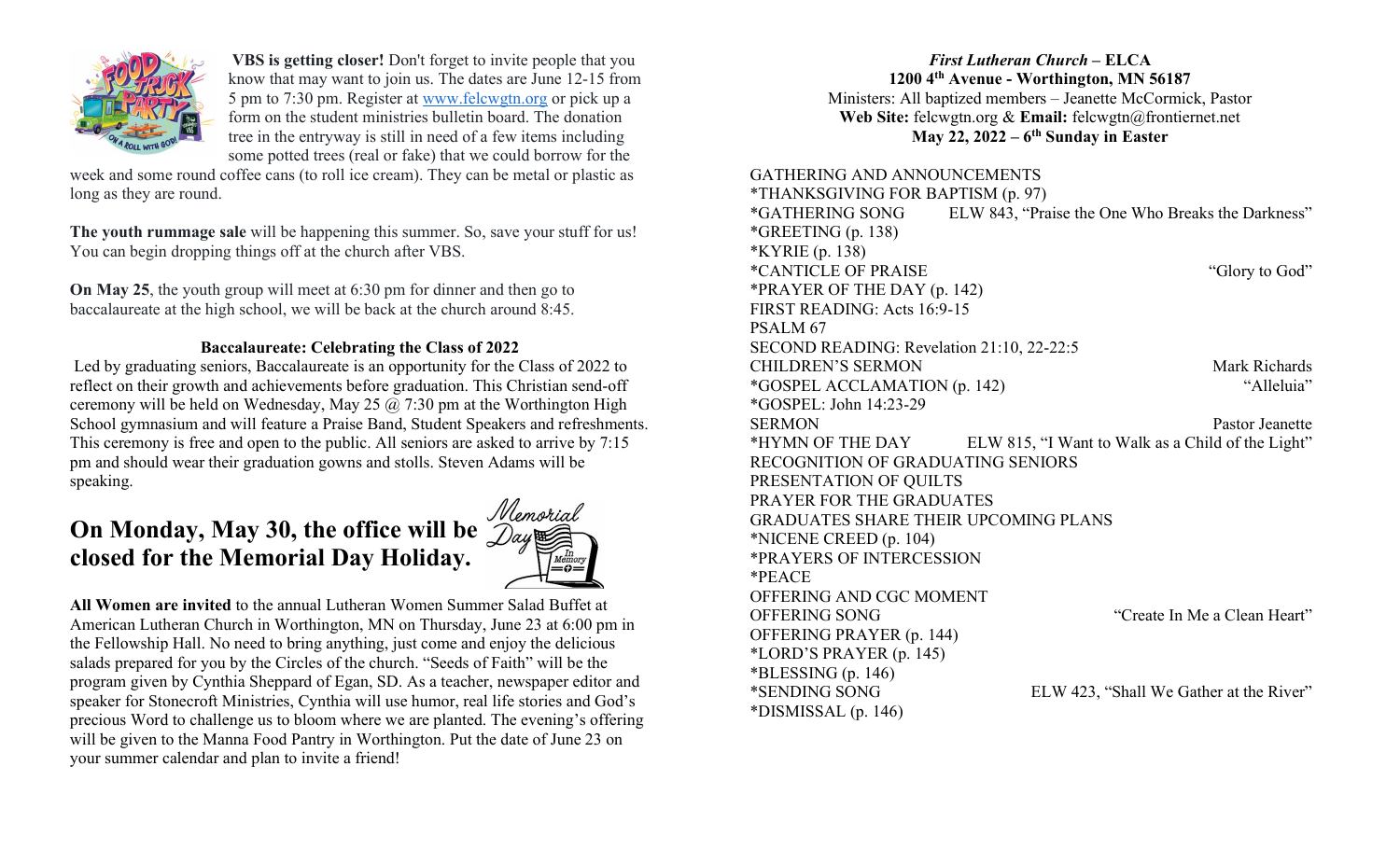### SUNDAY SERVANTS ASSISTING MINISTER/LECTOR: Karla Kirkeby

| <b>ACOLYTE:</b>       | Zachary McGaughey                         |  |
|-----------------------|-------------------------------------------|--|
| <b>SOUND:</b>         | Kevin Fleming                             |  |
| <b>POWERPOINT:</b>    | Ryan McGaughey                            |  |
| <b>ORGANIST:</b>      | Nancy Hofstee                             |  |
| <b>VAN DRIVERS:</b>   | 5-22 Matt Russell (360-5835)              |  |
|                       | 5-29 Leroy Merkel (360-6730)              |  |
| <b>COFFEE:</b>        | Todd & Darcy Poppema & Dale & Debbie Koob |  |
| <b>GREETERS:</b>      | Rolf & Joan Mahlberg                      |  |
| <b>FACEBOOK LIVE:</b> | Debbie Koob                               |  |
|                       |                                           |  |

## ANNOUNCEMENTS

#### Attendance

Attendance Last Sunday: 79 Attendance a year ago: 99 Attendance Last Wednesday: 10

Ī

Gift Cards will be available in the office during office hours and during coffee hour on Communion Sundays. Thank You!

Join us on Sunday, May 29 as we celebrate with Pastor Jeanette on her 10 Year Ordination Anniversary. Come for worship and then plan to stay for the coffee hour in her honor. Congratulations Pastor Jeanette!



Members: Winora Hallstrom, Dave Livingston, Linda Towne, Al Luing, Todd Hallstrom, Charlene Wachter, Marilyn Frisch, Julie & Denny Christensen, Dianne Sanderson

Members in Nursing Homes: Betty Nelson, Albert Mattisen, Sandra Marsh Members in Care Facilities: Agnes Cross, Joan Doeden, Jean Bender Family Members & Friends: Joe Christensen (son of Nora Leinen & Gene Christensen), Arlene (Fern Burmeister's sister), Butch Zeiner (Valerie Veen's brother), Josh Hansen (Mary Ingenthron's son), Tom Morgan (Sandy Randall's dad), Brad Martens (Valerie Veen's son) Our service men and women and Love INC

| FELC SCHEDULE FOR May 23-29, 2022 |                             |                                                      |
|-----------------------------------|-----------------------------|------------------------------------------------------|
| Monday<br>23                      | 9:00AM                      | <b>Bulletin Deadline</b>                             |
| Tuesday<br>24                     | 7:00AM<br>2:00PM            | Early Risers Bible Study<br>GriefShare               |
| Wednesday<br>25                   | 10:30AM<br>6:00PM<br>6:30PM | Day Care Graduation<br>Worship<br>Summer Youth Group |
| Thursday<br>26                    | 10:30AM                     | Day Care Graduation                                  |
| Friday<br>27                      |                             | Pastor's Sabbath Day                                 |
| Saturday<br>28                    |                             | Centennial Hall Reserved                             |
| Sunday<br>29                      | 9:30AM                      | Worship $-7$ <sup>th</sup> Sunday in Easter          |

Radio Broadcast Sponsor: In memory of Dorothy Kramer by her family. (Service time is 8:00 am on the radio 104.3 FM.)



Pentecost Sunday is June 5. Remember to wear red.